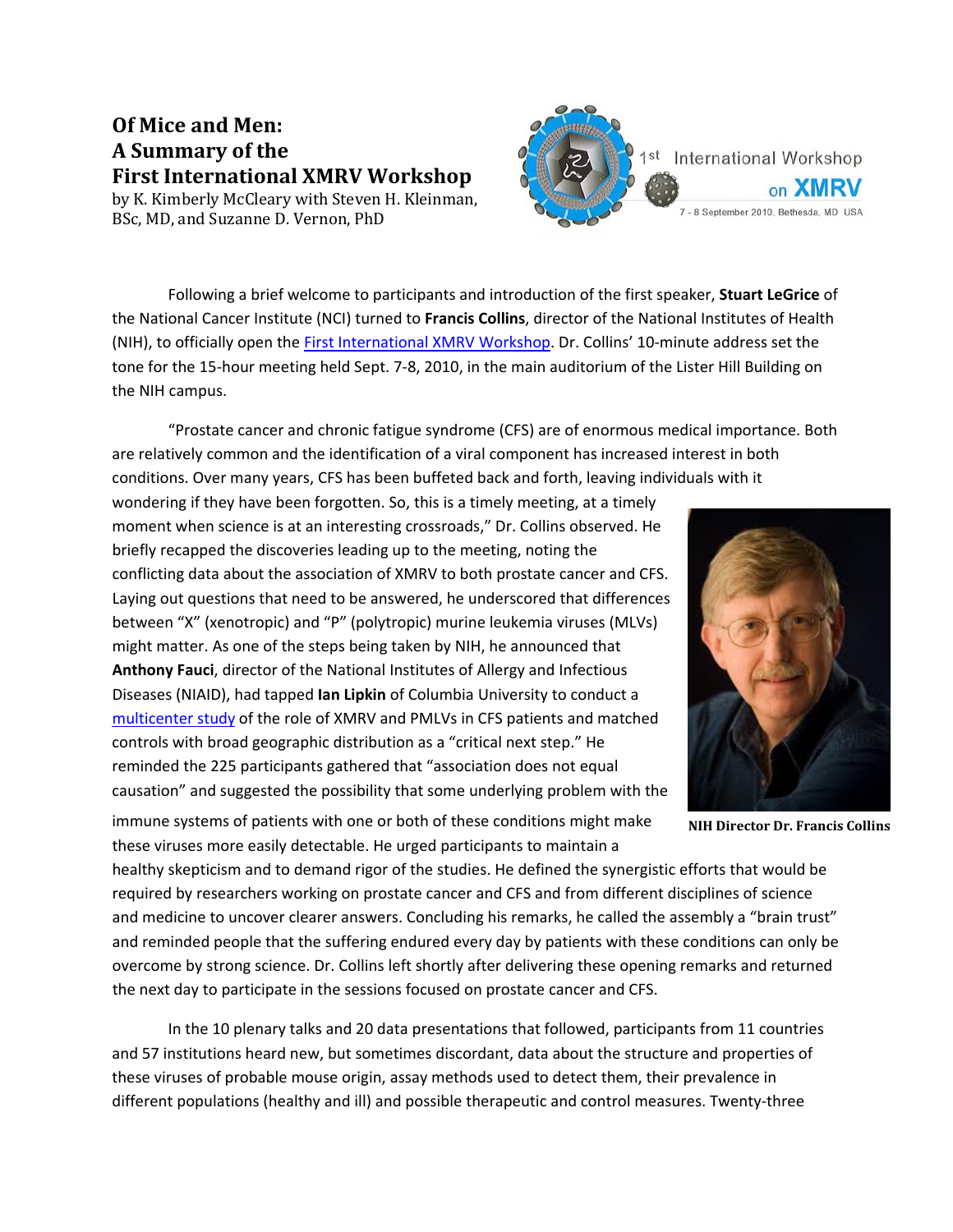posters supplemented the oral presentations, although the program did not include a summary or critical review of posters and the building's layout made it challenging to navigate people and posters during limited breaks. Written [abstracts](http://www.virology-education.com/index.cfm/t/Workshop_material/vid/1A5D65BD-FB8B-8AE1-5E10829372D080B4) were provided for all data presentations, but not for the invited plenary lectures that led each of 6 distinct sessions. This summary is based on information gleaned from the presentations, the written abstracts, other publications by authors and follow-up correspondence that was occasionally required to clarify reported results. The time lag between the deadline for submitting abstracts and the meeting date contributed to some shifting of data, particularly related to the addition of evidence from **Shyh‐[Ching](http://www.pnas.org/content/early/2010/08/16/1006901107.full.pdf+html) Lo** et al. as published in the *Proceedings of the National Academy of Sciences (PNAS)* on August 23, 2010, for the diversity of MLV sequences detected in human samples. A meeting synopsis has been published by in *NCI Cancer [Bulletin](http://www.cancer.gov/ncicancerbulletin/092110/page5)* and the workshop's organizing committee is preparing a summary of the proceedings for publication in *Retrovirology,* an open access journal. The  $2^{nd}$  International XMRV Workshop is being planned for September 2011.

#### **CFS Presentations**

A total of nine (six oral and three poster) presentations offered data examining the prevalence of evidence of murine leukemia viruses in CFS cohorts. These reports are presented in a table [format](http://www.cfids.org/xmrv/wrkshp-data-comparison.pdf) and summarized in this article. The study from **[Dr.](http://regist2.virology-education.com/1XMRV/docs/21_Lo.pdf) Lo** at the Food and Drug Administration (FDA) was the only presentation that repeated published data, aside from **Francis Ruscetti's** lecture on CFS in which he discussed the NCI's studies of XMRV in CFS, including the one reported in *[Science](http://www.cancer.gov/newscenter/pressreleases/CFSxmrv)*. Eight of the 9 studies reported

on samples collected for the explicit purpose of testing for XMRV/MLVs, an advance from reliance

|                                                                                       |                                                                                      |                                                                                                                       |                                                                                                                                                         | 1" International XMRV Workshop: Oral and Poster Presentations                                                                                                                                                                                   | (The column infects postive findings)                                                                                                                     |                                                                                                                                             |                                                                                                   |                                                                                                                                                                    |                                                                                                                                                                                                                                    |
|---------------------------------------------------------------------------------------|--------------------------------------------------------------------------------------|-----------------------------------------------------------------------------------------------------------------------|---------------------------------------------------------------------------------------------------------------------------------------------------------|-------------------------------------------------------------------------------------------------------------------------------------------------------------------------------------------------------------------------------------------------|-----------------------------------------------------------------------------------------------------------------------------------------------------------|---------------------------------------------------------------------------------------------------------------------------------------------|---------------------------------------------------------------------------------------------------|--------------------------------------------------------------------------------------------------------------------------------------------------------------------|------------------------------------------------------------------------------------------------------------------------------------------------------------------------------------------------------------------------------------|
| Abstract<br><b>Number</b>                                                             | Claudi 10                                                                            | <b>OH</b>                                                                                                             | の行                                                                                                                                                      | 0.51                                                                                                                                                                                                                                            | <b>G-18</b>                                                                                                                                               | 6.19                                                                                                                                        | Pitchbert, NC                                                                                     | क्रश                                                                                                                                                               | 下标                                                                                                                                                                                                                                 |
| Presentation<br>Title                                                                 | Presidence of XMPV in<br>CFS patients and contrakt                                   | <b>DAVAGE ASS</b><br>Mid.                                                                                             | Detection of MU contract   Detection of interferent<br>vince gene sedupnous in<br><b>Stage programme for travels</b><br>CFS and feathy blood<br>direct. | KMRV in the perchanal.<br><b>Nood of CFE cultural in</b><br><b>UK</b>                                                                                                                                                                           | No evidence for HMPV in<br>CFS and MS patients in<br>Centrary details the ability<br>of the structure in other framest.<br><b>Straigt pains in yields</b> | Search for SMPV at<br>Swedish collects with<br>MDO'S antorothis<br>current mathematicants<br>mounts.                                        | <b>UMPS deachon in a</b><br>hallohal prachos<br>special project CFS.                              | A VANX to minimize the<br>summary of rudoinal and:<br><b>International climinal</b><br><b><i><u>Ideostav teding</u></i></b>                                        | Detection of effectious.<br><b>KMPV in the partnership</b><br>treated children                                                                                                                                                     |
| Anthors<br>www.                                                                       | <b>RT Hubert R-Chause, Ad-</b><br>Tal O'Coloxie Mit<br>Hendeld S Leona, Jd.<br>Cuffe | Mil Hamon 11 Feb 1<br>Los. DE Ball, D Francet.<br>DS Bell                                                             | <b>IC-Le N Pripadova II</b><br>LL RC Kenneth CC<br>Hung III Marg H Allan                                                                                | J'Marwin, Il Book it<br>Jones, V Huang D.<br>Bertoldis, C.Sadowić, V.<br>Londond, MiPhot H.<br>Hazet Filucatt                                                                                                                                   | C-Holin K Strohomen &<br><b>Stand F Paul C</b><br>Schenbertropen and N<br>Barcrayt                                                                        | J Bonberg A Ellatoot X<br>Silver, F Elvin, S Hennet,<br>CO Gotthias, il Pipkons                                                             | <b>F</b> Cherry                                                                                   | Vinedark / Sahar St<br>Reserve A Lineatory                                                                                                                         | <b>MA Phot XS Hagen FW</b><br><b>Russell Jr. Manufa</b>                                                                                                                                                                            |
| Presented by                                                                          | <b>Dreams Hutter</b>                                                                 | <b>Maureen Hernan</b>                                                                                                 | <b>Unyt-Oting La</b>                                                                                                                                    | Jurb Microfill                                                                                                                                                                                                                                  | <b>Northern Barmers</b>                                                                                                                                   | Jonas Biombaro                                                                                                                              | m                                                                                                 | w                                                                                                                                                                  | ₩                                                                                                                                                                                                                                  |
| <b>Excellentiam(x)</b><br>Country                                                     | Tulks Lincorphy (USA)                                                                | Cornell Limennife<br>SCAN Bullato GIGAS                                                                               | FOA NH Havant<br>Mekind School (USA)                                                                                                                    | <b>Bibliotesta Patentum</b><br><b>HARVEY ROLLERS</b>                                                                                                                                                                                            | <b>Righert Krack Institute</b><br><b>BeoriaTure Clinical Research</b><br>Canter (Germany)                                                                 | Linesda University, Lineal<br><b>Unanchi Gledora</b><br><b>Linuxity (Seebel)</b>                                                            | The Change Clinic                                                                                 | WFL your immune<br>Pathshiel Distinguist AW<br>their                                                                                                               | <b>ER RE</b>                                                                                                                                                                                                                       |
| Number of<br>sablects with<br>CFS (or<br><b><i><u>RESERVATION</u></i></b><br>disease) | <b>Stude 1: 111 CFS:</b><br>Bus 2.10/1.                                              | <b>ID MARRIE &amp; CFS.</b><br>10 Years and OFS.                                                                      | <b>MOS</b>                                                                                                                                              | to O's.                                                                                                                                                                                                                                         | 36 CFA                                                                                                                                                    | 4) CFS bina scatter and [47 compositive CFS.<br><b>PORT</b><br>46 OFS bandopt                                                               | called to reason in private<br>practice                                                           | <b>DC-samples submitted for</b><br>leading by commercial<br>laboratory (list restricted to<br>O'BL                                                                 | 13 adults with CFS, FM.<br>analis Luma Mountain<br>15 parents of children with<br>reunionmura disease, 17<br>IT OSS NO MORE<br>1703 ten with Namann<br>Pick C: 15 Feeding children<br>with site not who have.<br>recrimmure doesne |
| Number of<br>contest<br>infilects                                                     | Stok 2 36                                                                            | <b>IC healthy rices</b><br><b><i><u>Instruction contact</u></i></b><br>cormist.                                       |                                                                                                                                                         | All receive blood down: 150 healths totach downs                                                                                                                                                                                                | 17 healthy includible<br>\$3 multiple schemes patients                                                                                                    | 250 blood donors                                                                                                                            | had great but defined an<br><b>MARGARE CORRENT</b>                                                |                                                                                                                                                                    |                                                                                                                                                                                                                                    |
| Texting<br>methods and<br>(primers)                                                   | Nashad PCR for JMPy<br>steril Hongel                                                 | Nethal PCR for EMRY<br>cast Six plasma samples:<br>Incided with LNCall<br>paint contains sense.<br>partiaged 6 leves. | Nested PCR for your<br>and you francest<br>afferent prime gride<br>Midwhole: Untman.<br>Lonbard and Lot                                                 | Nested PCR for Javano<br>are beguining presence<br>of artificable to Highly are:<br>presence of pad by<br>nested PCR sin<br><b>View Julian FRANCH</b><br>helited RT PCK at<br><b>ISBURE Fucklet actd PCR</b><br>of DSA from unactivated<br>PMSC | Begal PCC Guideants on<br>LMCaP calls; cost and vest<br><b>ELISA</b>                                                                                      | Straity teraded rais fine<br>quantistive PCR<br>integrates, pag and any<br>DOS he Glid worldwid.<br>Virus models on with LMCadi-<br>nels.   | <b>POMO nucleic sixth.</b><br>including of VARIV by<br>LNOAP perhamant at VIP<br>Diagnostics late | FOR an attempt cultures   POR of nucleic aced from<br>activated PAMPs:<br>Insurance: DAR family and<br>IN ENGIN LINK POR at<br>white first and starts<br>(Lumbard) | lieralisty for antibacked to<br><b>IMPV encourage CR and</b><br><b>IIT PCR pe natured</b><br>PEMC contact www.<br>planning modulates of SARTIC<br>to UK'all out lost                                                               |
| Number (%)<br><b>CFS</b> sublects<br>positive for<br>MLVs.                            | Dock 1, 5111 Store<br><b>brochus)</b><br>Stude 2, 2/3 (47%)                          | <b>TAXABLE AND</b><br>poweredy (it, 3/10)<br><b>Normanuel by PCST</b><br>installation were \$4.V roll.<br><b>TMW</b>  | <b>Little Ho</b>                                                                                                                                        | <b>INTERNATION</b><br><b>BIG OPU - DOUG</b>                                                                                                                                                                                                     |                                                                                                                                                           | <b>Oth PCR</b> 340 todayes<br><b>Burn MEXTE playings</b><br>reached with a Tea crease.<br>in the Integrate PCW, red<br>able to recover and. | <b>BLAZ (24.1%)</b>                                                                               | <b>T21641 DUTS</b><br>ADECANNA<br>HATT Europe                                                                                                                      | <b>MARK POWERFORM</b><br>1205 children (SPG)<br>20117 Kansas 15, PM<br>1617 autons children.<br>157 Bennamic Park Face C.                                                                                                          |
| Number (%)<br>controls<br>positive for<br>MLV+                                        | Stude 2, NSE - FMRV<br>and 1406 PM, N. (1706)<br>OFTWE                               | <b>TIME!</b>                                                                                                          | <b>SALE FOR</b>                                                                                                                                         | <b>INFIN-RX</b><br>1450 (6-PM) - DERIM                                                                                                                                                                                                          | <b>Sheathy individuals</b><br>O multiple toderoon pattents.                                                                                               | U100 lastum sample<br>reached now background.                                                                                               | Cistalied lesuits hid<br>presented but summary<br>independ that SIN were<br>positive he XMW       |                                                                                                                                                                    |                                                                                                                                                                                                                                    |
| <b>CYN collects</b>                                                                   | Futurba                                                                              | Futurts                                                                                                               | Futuris                                                                                                                                                 | Caluford                                                                                                                                                                                                                                        | Futuria                                                                                                                                                   | Futurts                                                                                                                                     | Futuria                                                                                           | <b>Salt searched</b>                                                                                                                                               | Canadan (ful OFS)                                                                                                                                                                                                                  |
| <b>Other CFS</b><br>characteristics                                                   | Garrelian for study 1<br>colocied in 2005.<br>Dampkes for study 2                    | All samples collected<br>from includingly writer at<br>single programmic were                                         |                                                                                                                                                         |                                                                                                                                                                                                                                                 |                                                                                                                                                           |                                                                                                                                             | Friman CFS synghers<br>win disabling post-<br>exertored fategue, 45                               |                                                                                                                                                                    |                                                                                                                                                                                                                                    |

**Summary of CFSrelated studies of prevalence of [XMRV/MLVs](http://www.cfids.org/xmrv/wrkshp-data-comparison.pdf)**

on banked samples of convenience in earlier studies. Three of the 6 oral presentations found evidence of XMRV and MLV‐related DNA in CFS (**Maureen Hanson** of Cornell University, **Lo** at FDA and **Judy Mikovits** of the Whittemore Peterson Institute); 2 did not (**Norbert Bannert** of Robert Koch Institute in Germany and **Jonas [Blomberg](http://regist2.virology-education.com/1XMRV/docs/29_Blomberg.pdf)** of Uppsala University in Sweden); and 1 concluded that positive results were due to contamination (**Brigitte Huber** of Tufts University).

Of the 3 positive studies, all reported some diversity of sequences found, although Dr. Mikovits stated that the predominant variant detected by WPI was XMRV. Two of the three positive studies classified CFS patients using Fukuda criteria and the third used Carruthers (Canadian) criteria. The rates of positivity varied. Dr. Hanson's study tested samples obtained by **David S. Bell** from 20 CFS patients, 10 of whom reported having recovered but still demonstrated lower physical activity levels than the 10 healthy control subjects as measured by seven instruments employed by Dr. Bell. Of these 20 CFS patients, 11 (55%) were positive; 8 (80%) of the 10 patients currently meeting Fukuda criteria and 3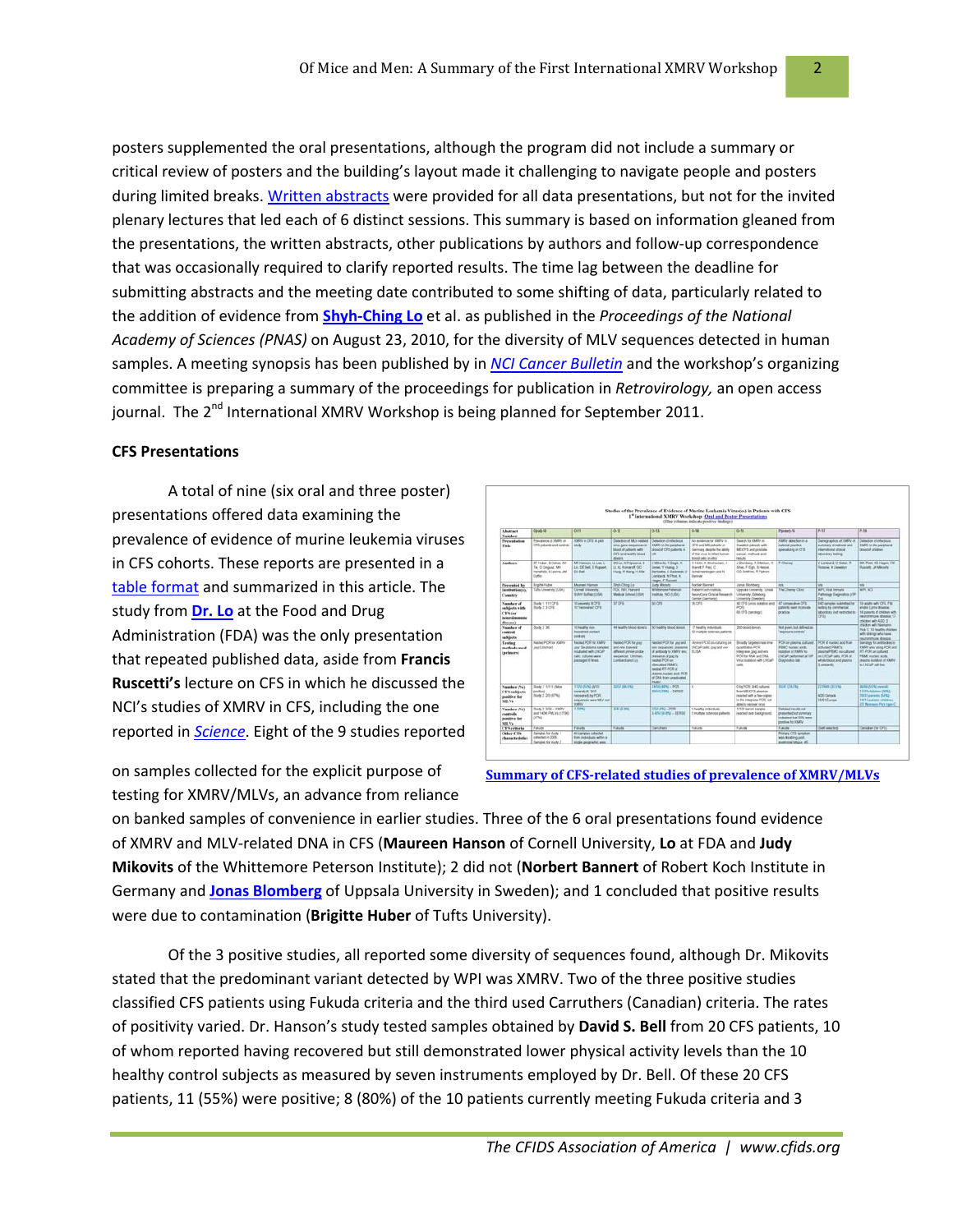(30%) of the individuals who had recovered tested positive, compared to 1 (10%) of the 10 healthy controls. The *gag* sequences found by Dr. Hanson were more similar to those reported by Lo et al., than to the *gag* sequences for XMRV, although all are part of the same gammaretrovirus family. Her group is working to sequence the *env* sequence and the entire virus genome(s) now that they have external funding support from NIH. Thirty-two (86.5%) of the 37 patient samples tested by Dr. Lo, as published in the *PNAS*, were positive for MLV sequences. He responded to several questions about possible contamination and indicated that they had used sodium citrate tubes for sample collection in the 1990s and for the follow-up samples collected earlier this year. Dr. Mikovits reported on a cohort of 50 ME/CFS patients recruited from the London area; 24 (48%) of 50 were positive using PCR and 39 (78%) of 50 were positive using a DERSE cell assay described in another session by **Kyeong Lee** of NCI. Dr. Collins asked Dr. Mikovits about the rate of positives among healthy controls, to which she replied, "6‐8% have antibodies with some indeterminant results and we're able to isolate virus from 11%." Following another question, she noted that the healthy blood donors used as controls were not matched by age or sex to the patients, but all came from the London area.

The two negative studies presented orally also used Fukuda criteria to select CFS patients and a variety of assay methods to detect XMRV and MLVs. The study presented by Dr. Bannert included patients with multiple sclerosis (MS) but did not find any evidence of virus in the 36 CFS patients, 50 MS patients or 17 healthy individuals. Dr. Bannert was able to demonstrate that the peripheral blood mononuclear cells (PBMCs) from CFS patients could be infected experimentally with XMRV. Dr. Blomberg reported some weakly positive results, but stated that they were ultimately unable to recover virus from any of the samples tested, which included 35 CFS patients, 15 fibromyalgia patients and 200 healthy controls. Additionally, he reported finding viral sequences in only 3 of 5 XMRV-positive samples received from the WPI. These 2 negative studies came closer to using the methods reported in *Science* than the four earlier negative attempts and the latest study from Hong et al. in China that all relied solely on polymerase chain reaction (PCR) assays.

Dr. Huber reported on two separate cohorts tested in her lab, the first of which included 111 patient samples collected by **Susan E. Levine**, only one of which was positive and was later determined to be a false positive result. In the second cohort, consisting of 3 CFS patients and 36 healthy controls, 2 (67%) of 3 patient samples were positive, but so were 17 (47%) of 36 control samples. Dr. Huber's laboratory conducted additional tests, including an assay for mouse intracisternal A‐particles (IAP) that had been described the day before by **Oya Cingöz** of Tufts University, to look for minute traces of mouse DNA and RNA. Dr. Huber concluded that the results were likely due to contamination of a common lab reagent, but had not yet identified the particular contaminant. During the question and answer session that followed Dr. Huber's presentation, some participants suggested heparin in the tubes used to collect samples might be to blame for the results; however, the original report in *Science* from WPI also described the use of heparin tubes for sample collection in that study. Discussion did not address which suppliers' tubes were used in either study.

Three posters reporting positive findings were from investigators associated with the Whittemore Peterson Institute (WPI), using the WPI lab or its subsidiary, VIP Diagnostics, for testing.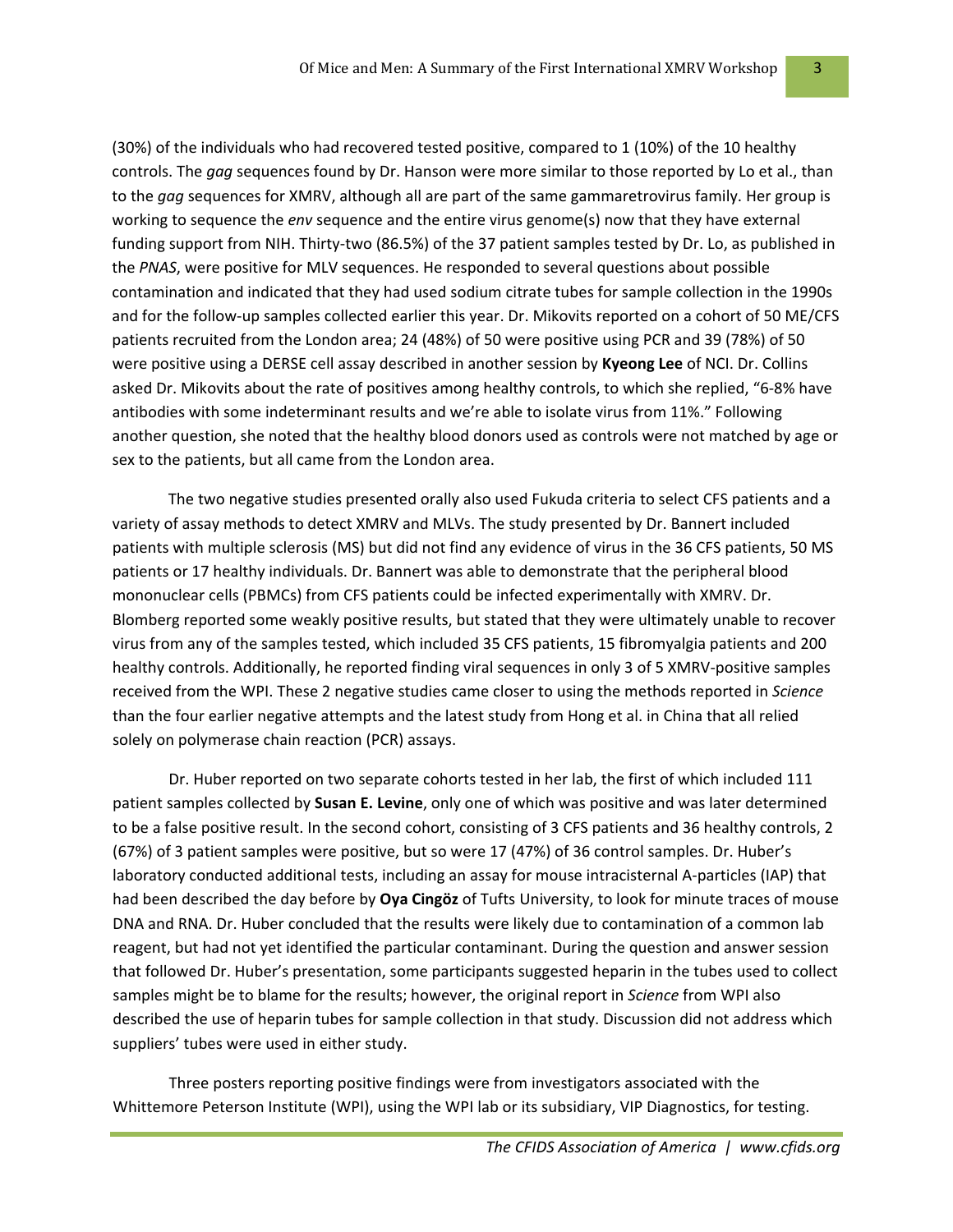Rates of positives ranged from 35.5% among 640 samples from individuals with a variety of conditions who paid to have their samples tested at VIP Diagnostics, to 74.5% in 47 consecutive patients seen by **Paul Cheney** at his private practice specializing in CFS. Two of the posters also reported results from other populations tested. Dr. Cheney reported that 50% of "exposure controls" were positive, while the WPI poster study authored by **Max Pfost** reported on a cohort of adults and children with a variety of neuroimmune diseases (including CFS, FM, Lyme, autism spectrum disorder and Neimann‐Pick C) and healthy parents or siblings of those individuals. Overall, 55% of the 66 samples were positive for XMRV. While Pfost et al. suggest that the "significance of these findings is not clear," these results add another level of complexity to discerning the meaning of positive (and negative) data presented at the meeting and in the literature.

Another poster reporting results of XMRV testing, although not specifically oriented to prevalence, was from **David Strayer** at Hemispherx, manufacturer of the experimental drug Ampligen. Banked samples collected before a 40‐week trial of Ampligen were tested for XMRV. Of the 208 Ampligen‐treated CFS patients meeting Holmes, Fukuda and other severity criteria, 33.7% were positive for antibody to XMRV in testing conducted by WPI. Dr. Strayer reported that an analysis of data following 40 weeks of therapy indicated that Ampligen patients who were XMRV‐antibody negative had lower (worse) activity of daily living (ADL) scores and lower overall activity levels than the Ampligen patients who tested positive for XMRV. A poster from **Isabel Silvestre** of WPI provided data that the drug boosts natural killer cell activity against XMRV in culture.

#### **Prostate Cancer Studies**

Although this summary is likely to reach readers more interested in the results of studies of CFS patients, it is worthwhile to include a few comparative notes about the studies of XMRV in prostate cancer. **Eric [Klein](http://regist2.virology-education.com/1XMRV/docs/12_Klein.pdf)** of the Cleveland Clinic provided an elegant overview lecture about prostate cancer, its epidemiology and its clinical presentation, for which there was no companion in the CFS section. Prostate cancer is the fifth most prevalent cancer in industrialized nations, with 782,600 new cases in 2007; it causes approximately 254,000 deaths each year. **[Ila](http://regist2.virology-education.com/1XMRV/docs/13_Singh.pdf) [Singh](http://regist2.virology-education.com/1XMRV/docs/13_Singh.pdf)** of the University of Utah gave an overview of disease pathogenesis, noting the difficulty of detecting XMRV because of its low copy number



**Dr. Klein gave an overview of prostate cancer, including the different rates of the disease around the world.**

in cells and the small amount of virus found in tumor tissues. She also mentioned her study of 105 CFS patients and 200 healthy controls that is under way. There were four prostate cancer oral presentations and two posters. While all the CFS studies used blood as the test sample, studies of prostate cancer reflect more targets, including stromal and epithelial tumor cells, urine, prostatic secretions and blood.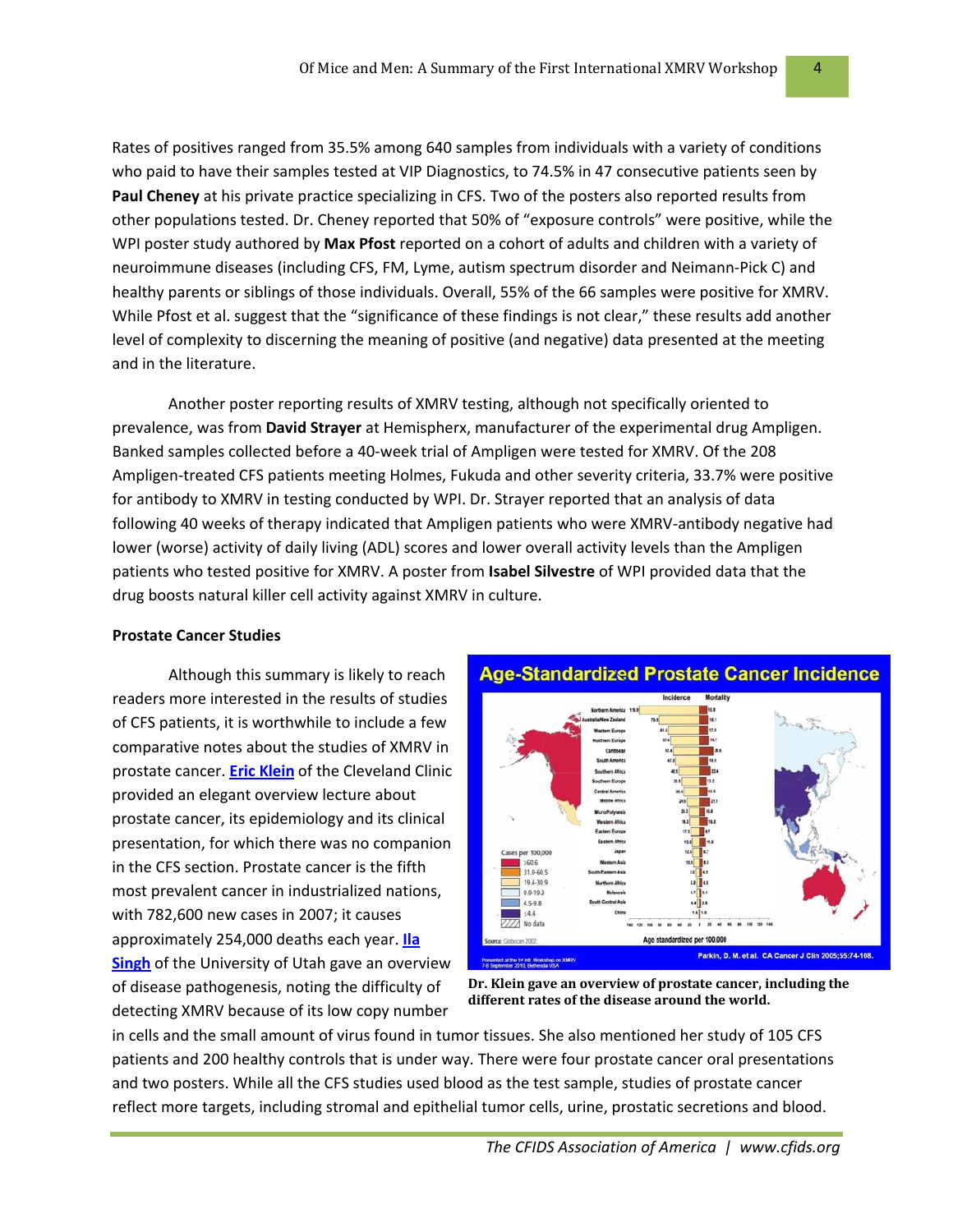In general, the studies of prostate cancer involve more subjects than those of CFS, making them somewhat more statistically robust. However, the conflicting nature of findings is similar to CFS, with new data added to both the positive and negative studies of the prevalence of XMRV in prostate cancer. Of those reporting positive results, the rates of positivity were 2 (0.5%) of 355 tissue samples (**Nicole Fischer** of University Medical Center in Hamburg, Germany); 32 (22%) of 144 tissue samples (**[Bryan](http://regist2.virology-education.com/1XMRV/docs/17_Danielson.pdf) [Danielson](http://regist2.virology-education.com/1XMRV/docs/17_Danielson.pdf)** of Baylor University); 16 (6%) of 258 sera samples (**Natalia Makarova** of Emory University); and 31 (25%) of 120 urine samples (**Jaydip Das Gupta** of Cleveland Clinic). Studies reported by **[Karen](http://regist2.virology-education.com/1XMRV/docs/15_Sfanos.pdf) [Sfanos](http://regist2.virology-education.com/1XMRV/docs/15_Sfanos.pdf)** at Johns Hopkins University and **Yasuhiro Ikeda** at Mayo Clinic essentially found no association with XMRV. One study, presented by **John Petros** of Emory University, provided evidence of greater diversity among the strains of XMRV than had been reported previously. An interesting side note was the absence of registrants from organizations focused specifically on prostate cancer.

#### **Virology, Host Responses, Assay Development, Epidemiology & Screening**

The prostate cancer and CFS sections were held on the morning of Sept. 8, sandwiched between two sessions on Sept. 7 and two more on the afternoon of Sept. 8. The presentations made during these other four sessions provided important context and framework for the disease‐specific data, and stimulated discussion throughout the entire meeting about how to interpret and/or resolve the different results reported.

**John [Coffin](http://regist2.virology-education.com/1XMRV/docs/01_Coffin.pdf)** of Tufts University, widely considered one of the "founding fathers" of retrovirology, provided an overview of endogenous murine leukemia viruses and XMRV, tracing endogenous retroviruses back 30 million years to the relatively recent discovery of XMRV in 2006 and P‐MLV (in human cells) in 2010. He stated his opinion that, "until the relationship of the two is further clarified, it is important to consider these two observations unrelated phenomena." He also clarified the current state of understanding of the results from Lo et al. The *PNAS* paper reported only fragments of PMLVs in the samples tested; until these fragments are fully sequenced, it is technically incorrect to refer to them as infectious viruses.



**Dr. Coffin described possible transmission of MLVs from mice to humans.**

One of Dr. Coffin's last slides showed a backyard swimming pool, illustrating the problem that lab contamination can cause for the sensitive assays being used to detect mouse viruses in these studies. Every mouse cell contains 100 proviruses. Exposure to even one mouse cell is like adding a single drop of human blood to the water in the swimming pool and drawing out one ml of water, but could be sufficient to taint results and yield falsely positive results. He offered this not as condemnation of any particular study or laboratory, but as a general caution in a field where samples, reagents, equipment and supplies might come in contact with mouse cells or mouse nucleic acid at any stage of the collection, storage, manufacturing and experimentation processes. His final caution of the lecture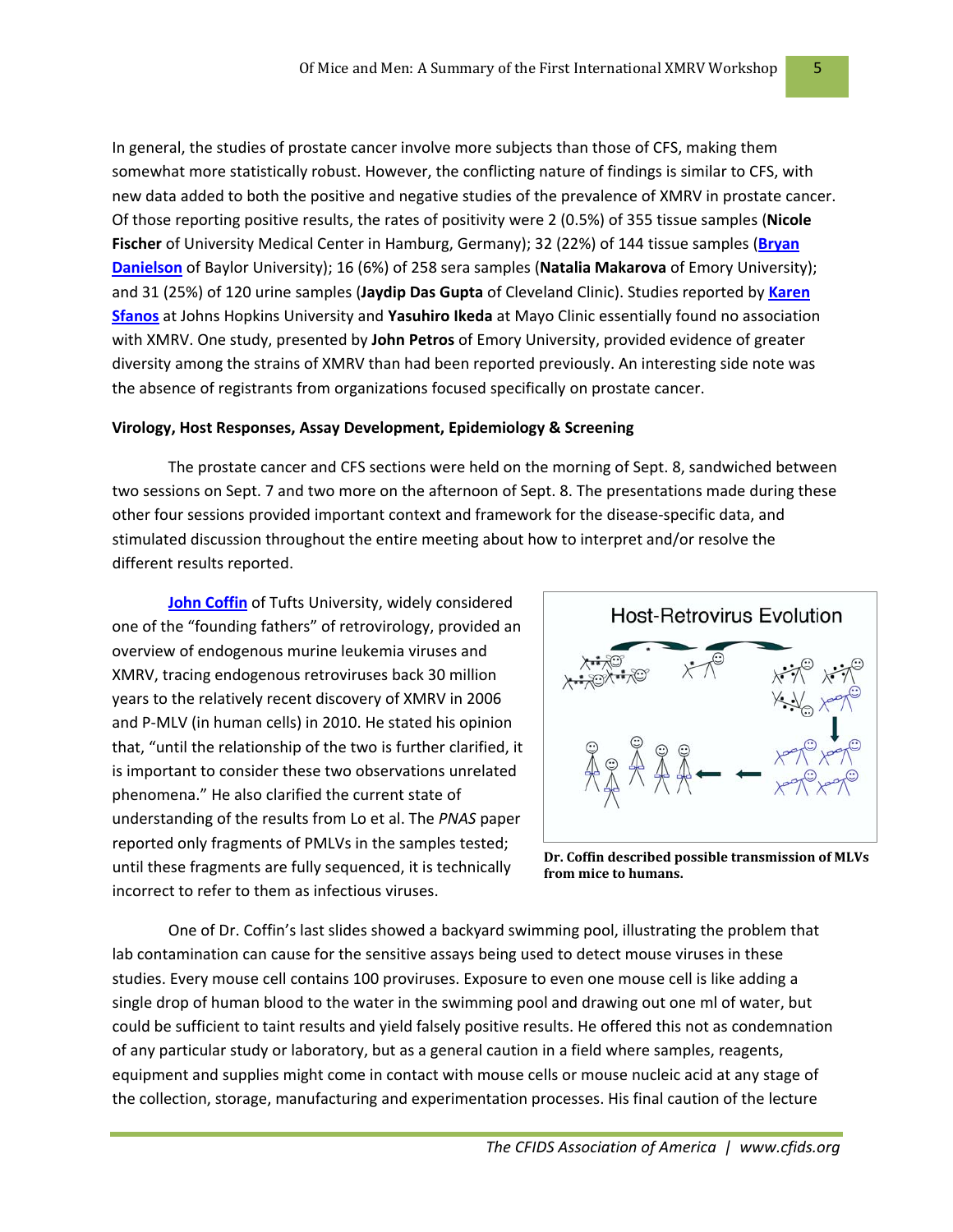was about the uncontrolled use of antiretroviral therapies at this stage of research. He reviewed the means by which antiretrovirals work in HIV therapy and stated that without a good assay to monitor viral load or the effect of drugs on the virus, it was premature to recommend clinical use of these medications. This topic drew more discussion during the final question and answer session. The consensus at the end of the dialogue was that only very small‐scale, tightly controlled trials of antiviral medications would be acceptable until more is known.

**Robert Silverman** of the Cleveland Clinic, senior author among the first group to publish evidence of XMRV in human prostate tumor tissues, discussed the basic biology of XMRV and animal models during the first session. His presentation previewed others' data on host restriction factors and stimulation of XMRV by hormones (in particular androgen and glucocorticoid). Consistent with his group's [review](http://www.nature.com/nrurol/journal/v7/n7/full/nrurol.2010.77.html) article published in June 2010 *Nature Reviews Urology,* Dr. Silverman suggested that immune activation might awaken XMRV from latency. The final invited lecture of the first session was given by **Ellen Sparger** of University of California‐Davis who began with a disclaimer that she does not study XMRV, but was asked to relate her experience in vaccine development for the control of feline leukemia virus (FeLV), first isolated in 1964. FeLV is a retrovirus passed by infected cats through saliva and nasal secretions. Young cats are especially susceptible to the disease it causes that can be fatal if not effectively controlled by the immune system. However, 60‐80% of adult cats exposed to the virus do not get sick. Four types of vaccines help control FeLV and associated morbidity. She outlined several issues that needed to be resolved in the study of XMRV before vaccine development was likely to be successful: mode(s) of transmission (including source and risk groups); pathogenesis in the host (including sites of entry and modes of replication in acute and chronic infection); genetic determinants

and other host regulatory factors; stages of infection; and types of infection.

**Kate [Bishop](http://regist2.virology-education.com/1XMRV/docs/08_Bishop.pdf)** of the National Institute of Medical Research (U.K.) described a group of proteins shown to inhibit retroviruses by interrupting the replication cycle: APOBEC, TRIM‐5 alpha, Friend virus 1 (*Fv1*) and tetherin. XMRV appears to be sensitive to mouse  $FVI<sup>n</sup>$  and  $FVI<sup>b</sup>$  and human APOBEC 3G and APOBEC 3B, but not TRIM‐5 alpha. While there is limited understanding of exactly how the human factors behave in cells confronted with XMRV, Dr. Bishop suggested that XMRV might replicate most efficiently in cells that do not express these proteins. **Dr. Bishop described how host restriction factors interrupt the**



Blocks to the life cycle of a retrovirus

**virus replication cycle.**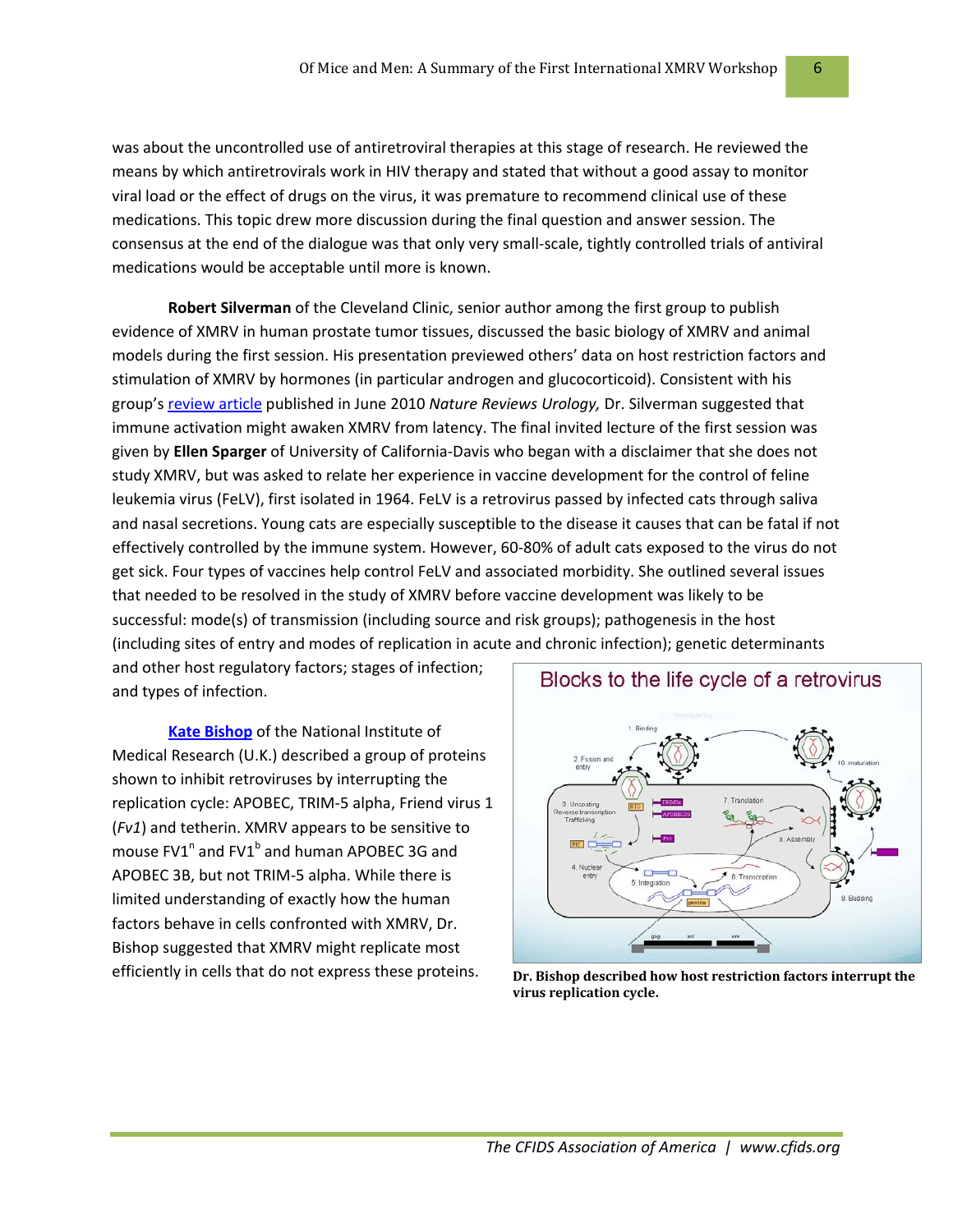Two animal models for XMRV were presented by **Yasuhiro Ikeda** of the Mayo Clinic and **[François](http://regist2.virology-education.com/1XMRV/docs/10_Villinger.pdf) Villinger** of Emory University. Dr. Ikeda showed data from a mouse model of XMRV using a strain of laboratory mice called *Mus pahari* or Gairdner's Shrewmouse. When injected with XMRV, his team was able to detect virus in the blood and tissues in the spleen and brain,

although the mice did not exhibit clinical or behavioral symptoms of illness before they were



**Basic protocol for the study of XMRV in** *rhesus* **macaques**

sacrificed eight weeks after infection. Dr. Villinger's team studied five *rhesus* macaques, expanding on data presented at the March 2010 Conference on Retroviruses and Opportunistic Infections (CROI) and published in *[Retrovirology](http://www.retrovirology.com/content/7/1/68)*. He reported that following intravenous inoculation with XMRV, the sites of infection in the acute stage were the pancreas, testes and prostate and that during the chronic phase, infection shifted to the lung, spleen and seminal vesicle in the male animals and the gut, spleen, cervix and vagina of the female animal. Brain tissue examined was mostly negative, with just one cell positive for XMRV searching by fluorescence in situ hybridization (FISH). They had not looked at thymus, breast tissue or spinal cord samples and could not make any statements about the transmissibility of the infection from one animal to another. While it was possible to detect XMRV in the PBMCs of the animals within two weeks of inoculation, the antibody response was weak and short-lived. He stated that there was no sign of depletion of cell subsets, but indicated that there was some evidence of the spread of virus in spite of low levels of virus release. These animals did not display evidence of a clinical syndrome.

The group is repeating its experiments in another group of animals and hopes to extend its observations.

Xenotropic and polytropic murine leukemia viruses gain entry into hosts' cells through a receptor on the cellular envelope called XPR1. **Christine Kozak** of NIAID described her long-term [study](http://www.ncbi.nlm.nih.gov/pubmed/20844050) of the co-evolution of XPR1 and Xand P‐MLVs in mice and other mammals. She showed maps of the geographic origins of various mouse species and the presence of



**Dr. Kozak presented data about mouse species origins and their relationship to gammaretrovirus genes.**

retroviral sequences found in different species of mice. She reported that species of wild mice her team studied and some common species of laboratory mice were susceptible to XMRV – a direct contradiction to the term "xenotropic" coined to differentiate murine leukemia viruses that could not infect mouse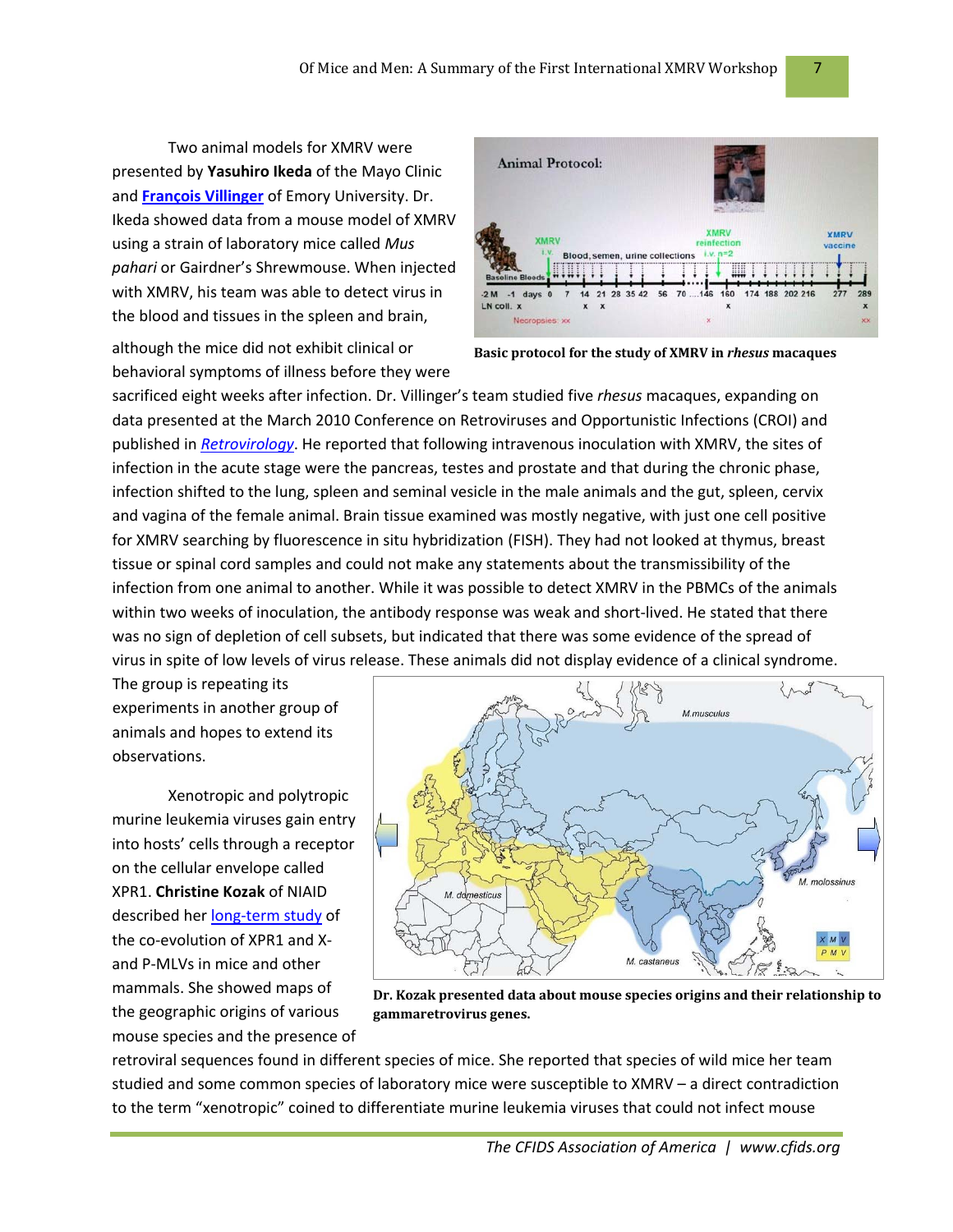species. In the map on the previous page, blue color blocks indicate the general ranges of wild mice that carry chromosomally integrated copies of xenotropic gammaretrovirus envelope genes. Yellow is the range of the species that carries polytropic *env* genes. The arrows indicate that these mice travelled with man to the Americas. The mice with PMVs carry a permissive XPR1 receptor, but all three species carrying XMVs have receptor variants that can restrict virus entry. Dr. Kozak agreed with Dr. Ikeda that based on its origins and characteristics, *Mus pahari* was a good choice for a mouse model of XMRV.

Research studies published in the literature and presented at the workshop employed several different assays including: PCR (nested and real‐time) and FISH for direct detection of the viral sequences; serologic assays for detection of circulating antibodies against XMRV using flow cytometry, Western blot and chemiluminescent immunoassays (CLIAs) and enzyme-linked immunoassay (EIA) techniques; immunohistochemical assays for direct detection of viral proteins; and cell culture assays for detection of infectious virus. A session dedicated to assay development provided details about specific tests being developed by groups at [NCI](http://regist2.virology-education.com/1XMRV/docs/24_Bagni.pdf), Abbott Diagnostics/Cleveland Clinic/Emory [University](http://regist2.virology-education.com/1XMRV/docs/26_Qiu.pdf) and [NCI/](http://regist2.virology-education.com/1XMRV/docs/27_Kearney.pdf)University of Pittsburgh/Tufts University for the varied purposes of screening, clinical testing and large-scale epidemiologic studies. The sensitivity (correctly identifying all the positives) and specificity

(correctly identifying all the negatives) of testing methods was described using different groups' experimental viral strains, most of which were laboratory clones of XMRV from prostate‐derived cell lines. The need for panels of validated positive samples reflecting the diversity of sequences now detected in humans was identified as being critical to making progress in assay development.

The final presentation given was a report on the study being led by the National Heart, Lung and Blood Institute (NHLBI) through a collaboration established as the Blood XMRV Scientific Research Working Group. A four‐phase study has so far compared the performance of

XMRV assays using an analytical panel of samples, showing



**Results of the Blood XMRV Scientific Research Working Group's tests of a panel of samples by 6 laboratories.**

that investigators at NCI, CDC, FDA (two groups), WPI and Blood Systems Research Institute (BSRI) have similarly effective means of detecting XMRV RNA in blood and plasma. These results were reported at the July 26, 2010, meeting of the FDA's Blood Products Advisory [Committee](http://www.fda.gov/AdvisoryCommittees/CommitteesMeetingMaterials/BloodVaccinesandOtherBiologics/BloodProductsAdvisoryCommittee/ucm218968.htm). Just days before the XMRV workshop, the laboratories participating in the study shared results of phase II and phase III experiments; however, there was sufficient ambiguity about the interpretation of results that the group determined it would be better not to report them until after additional experiments are completed. **Graham [Simmons](http://regist2.virology-education.com/1XMRV/docs/30_Simmons.pdf)** of BSRI indicated that additional tests are being conducted to discern how sample collection and processing might affect assay results and how well assays performed against panels containing validated pedigreed XMRV‐negative samples and samples from XMRV‐positive patients supplied by WPI.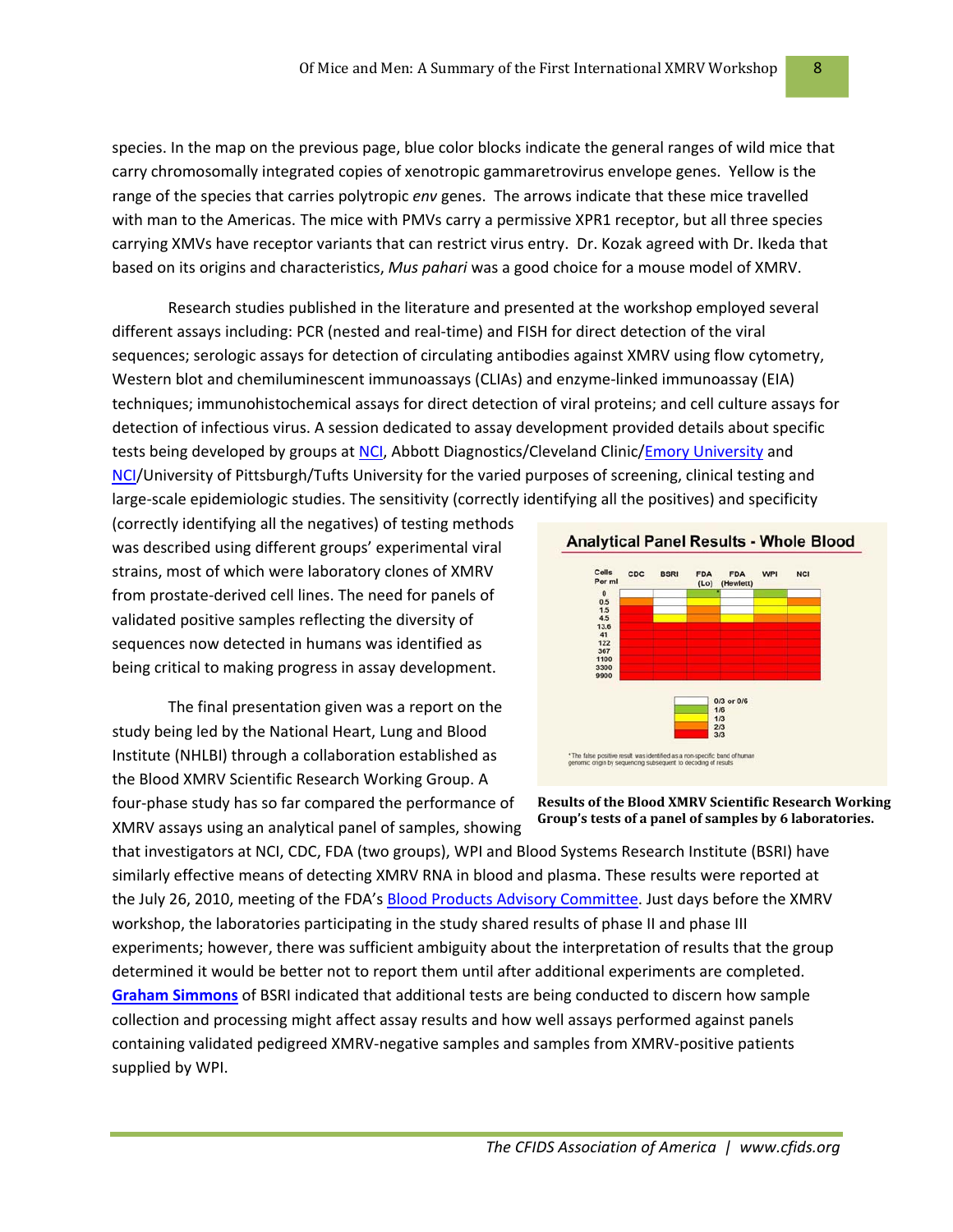Two posters focused on blood safety issues, one from the CFIDS Association and other from WPI and Cerus Corporation. **[Suzanne](http://www.cfids.org/xmrv/blood-cfs-2010.pdf) Vernon** of the CFIDS Association of America reported results of an online survey of CFS patients about risk factors that included four questions about blood donation and transfusion history. Blood donation was more common than expected for a chronically ill population. Forty‐two percent (42%) reported having donated blood at some time, and 115 of 640 respondents who were blood donors had donated

since becoming ill with CFS. About 8% reported having had a blood transfusion before becoming ill, similar to the figure for the U.S. as a whole. WPI's



**This [poster](http://www.cfids.org/xmrv/blood-cfs-2010.pdf) by Suzanne Vernon and Kim McCleary is representative of the format used to display data.**

**Judy [Mikovits](http://www.bradenton.com/2010/09/07/2556738/whittemore-peterson-institute.html)** reported that Intercept, a pathogen inactivation technology by Cerus Corp., was shown to be effective against XMRV in a laboratory study of platelets and red blood cells contaminated with a natural isolate of XMRV from a CFS patient. Intercept is not approved for use in the U.S., but the manufacturer is holding discussions with FDA about conducting clinical trials.

### **Q&A Session**

A one‐hour [question](http://videocast.nih.gov/Summary.asp?File=16098) and answer session with a panel led by **Jonathan Stoye** of the U.K.'s National Institute of Medical Research was webcast live to the public and archived for later viewing. Joining Dr. Stoye on the panel were **Donald Blair** of NCI's extramural division, **Jerry Holmberg** of the Department of Health and Human Services, **John Coffin** and **Judy Mikovits.** Before taking questions from participants, Dr. Stoye reminded everyone that this was a scientific session and not a political one, a reference to a pointed question posed in the earlier session about the lack of governmental pursuit of XMRV research prior to publication of the paper from WPI. This had been the only tense moment in a meeting where those with differing perspectives and discordant data addressed one another with collegial respect. As **Stuart LeGrice** said during his introductory remarks at the beginning of the meeting,

"This isn't the frenzy some in the media have portrayed. We're just doing what we're trained as scientists to do." But by the end of second day, with many puzzled by the conflicting data and complex array of information that didn't present any obvious solutions, frustration was more palpable. Cameras located around the bowl‐shaped auditorium were reminders that there was



a larger audience watching too. **Don Blair, Jerry Holmberg, John Coffin, Judy Mikovits and Jonathan Stoye during the webcast Q&A session**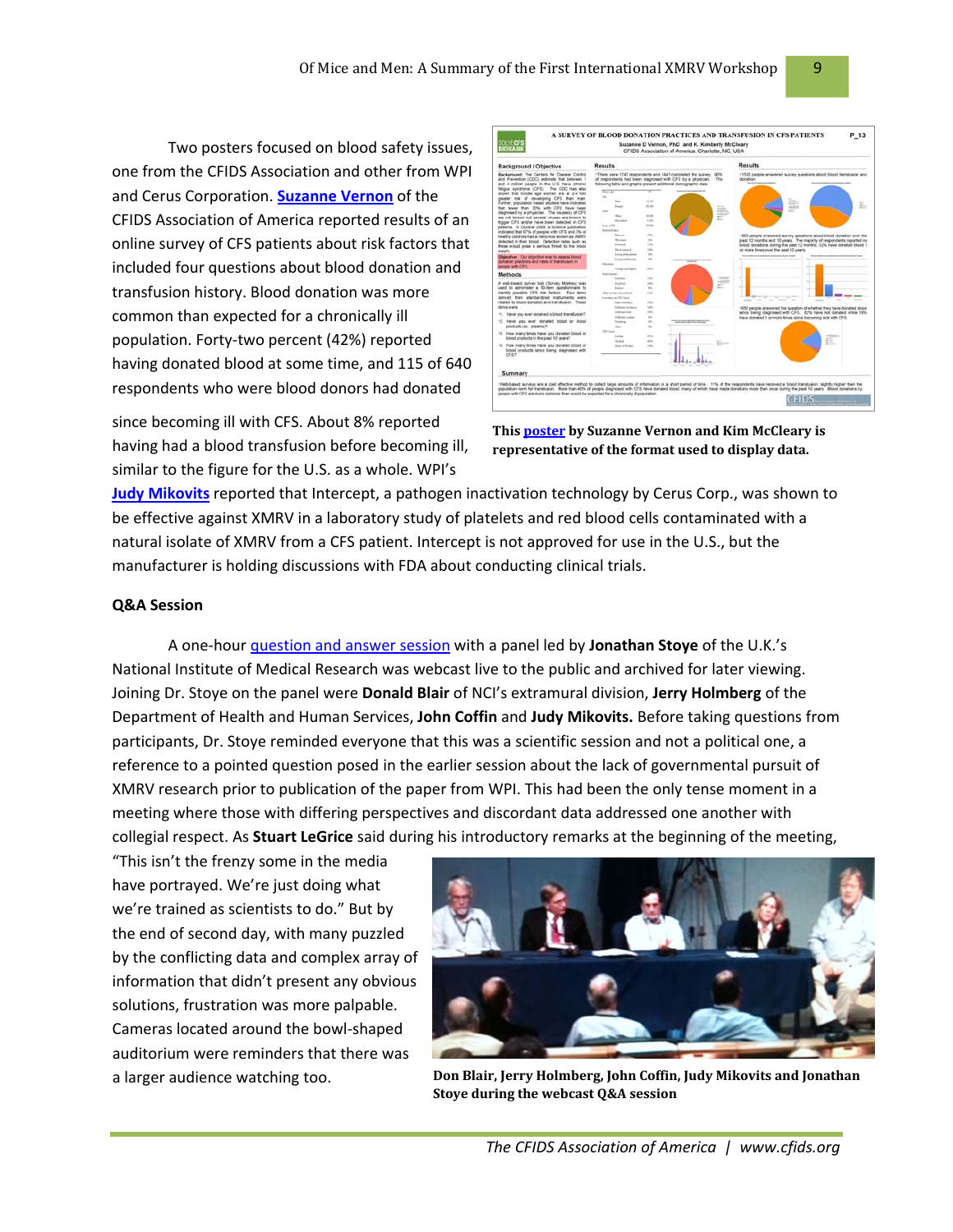Questions about what to call the different sequences that had been reported and how to prove they were transmissible were met with long answers that can be summarized as, "We need more research and classical virology before we'll know." The blood safety study was offered as a near‐term

indicator of how different sample collection and processing protocols might be contributing to discordant results. It was also cited as an effort by several labs to test samples from the same patients collected under standardized conditions, although some pushed for expanded efforts to do this outside the context of blood safety to resolve discrepancies between the groups. There was consensus that greater collaboration and coordination was needed, and an offer to arrange the sharing of XMRV‐positive samples was tendered by **Judy Mikovits** and accepted by **Myra McClure**, one of the authors of the first paper that found no evidence of XMRV in CFS samples. There was also consensus that stand‐alone PCR was not sufficient for detection of the virus in clinical samples. Several questioners noted the vast differences between groups, in that some found high rates of positive cases in CFS cohorts while others found zero, suggesting that differences in case definition alone would be more likely to yield a range of positive rates rather than such extremes. Host genetics, background influences and restriction factors were offered as unknowns that still needed to be sorted out, in addition to technical differences in sample handling and assay methods. The need for funding to support this research was another point of strong consensus, with even intramural NIH researchers noting that the work done so far had largely been carved from other budgets and would need to be sustained by larger, dedicated sums. **Don Blair** noted that the number of research applications on XMRV was still small, in spite of the capacity crowd attending the workshop. Some questioners sought to understand the connection between prostate cancer and CFS, beyond the first link suggested by similar defects in the RNaseL antiviral pathway. Immune defects that suppress the immune system to allow viral infection or presentation of latent viruses were suggested, while others stated it might be more advantageous not to consider prostate cancer and CFS together since different mechanisms might be at work. The idea that XMRV might be a passenger virus and that the immunosuppressive state associated with disease might result in the viral infection (rather than the virus possibly causing disease) received some attention. Participants named lessons learned from other retroviruses like gibbon ape

## **What's Next?**

*Refinement and reporting of data from the Blood XMRV Scientific Research Working Group's Phase II and Phase III studies that will help optimize sample collection and processing for detection of XMRV/MLVs.*

*Details of the study supported by NIAID in which "microbe hunter" Ian Lipkin of Columbia University will test samples collected from CFS patients in distinct geographic areas for MLVs.*

*Meeting of the DHHS CFS Advisory Committee featuring a "science day" on Oct. 12 prior to its formal two‐day session on Oct. 13‐14.*

*New publications from groups attending the workshop and others.*